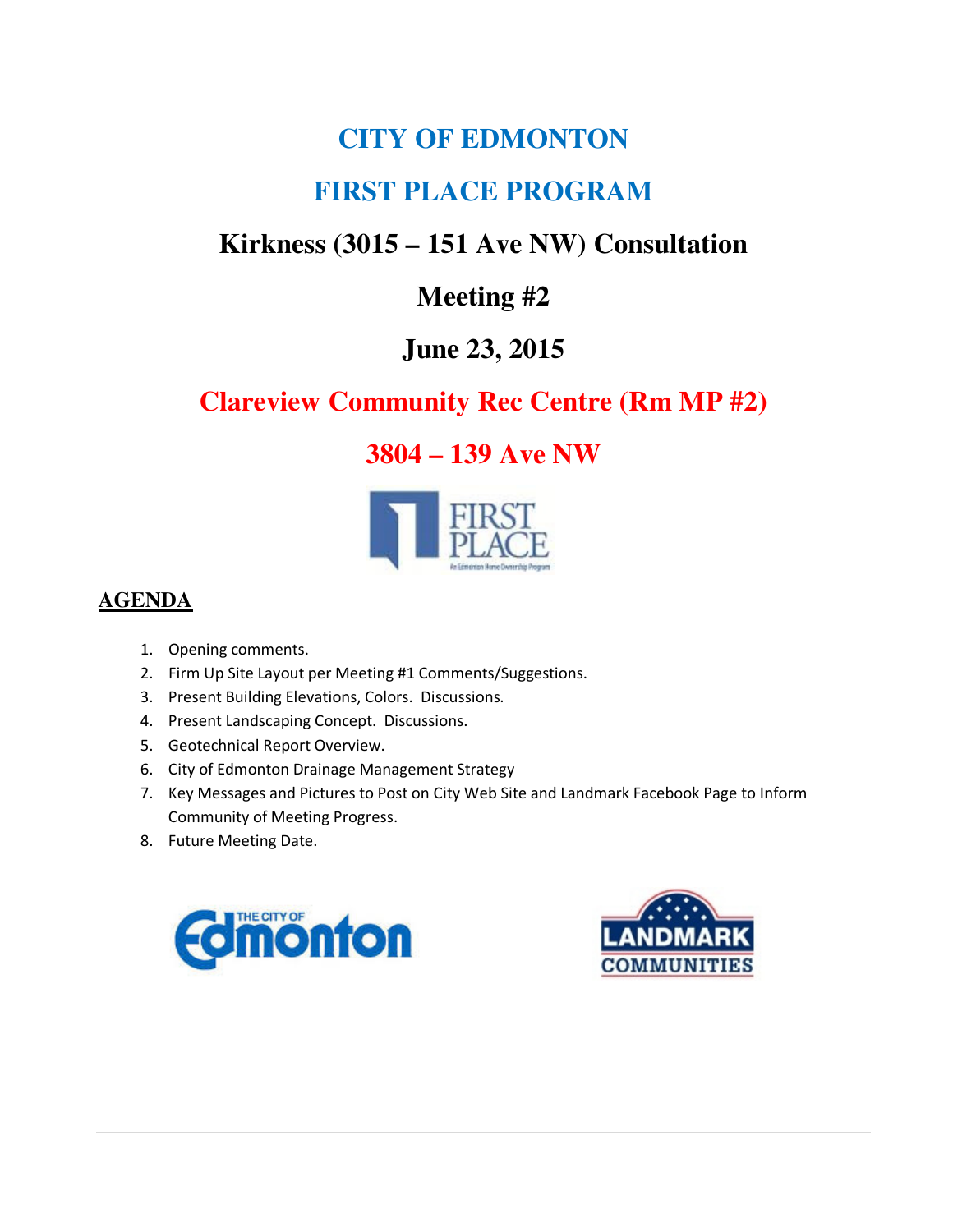# **City of Edmonton First Place Program Kirkness Community Design Engagement #2 Meeting Notes**

| Meeting Date: | June 23, 2015, 6:30 - 8:45 p.m.                                                                          |
|---------------|----------------------------------------------------------------------------------------------------------|
| Location:     | <b>Clareview Recreation Centre</b>                                                                       |
| Attendees:    | City of Edmonton, Builder (Landmark Homes & WLA Landscape<br>Architects), and Community Representatives* |

On the evening of June 23rd, the above representatives met to provide information and to solicit input into the City's Kirkness First Place Design Engagement Meeting #2. The following **Agenda Items** were discussed:

#### **1. Opening Comments, De Brief and Follow-up Items from First Engagement Meeting**

The City welcomed the residents to the second design engagement meeting and shared feedback received from 1) Transportation and 2) Fire Rescue Services on road safety, additional traffic, relocation of sports fields, and emergency evacuation on 151 Ave. The attached *"Transportation, Traffic, and Safety: Queries and Response"* was handed out at the meeting. The conclusions were:

- Transportation Planning indicated that the traffic generated from the First Place project will be significantly less than the school that was originally planned for,
- Sports fields on vacant building sites are intended to be temporary, to be removed when buildings are constructed.
- Fire Rescue is satisfied with the width of 151 Ave, loop provided west of 30 St.

#### **2. Site Layout Updates**

Landmark Homes refined their 14 options from the First Engagement Meeting to **two final option layouts** for discussion with the engagement participants, namely, 4f and 4g. Merits of both options were discussed. Participants favoured layout 4g to 4f because of:

- Maintained access alignment directly opposite 31 St as per Transportation requirements.
- Eliminated 2 units (73 total versus 75 allowable) to create greenscape and entrance vista opportunities.
- Layout 4g was preferred due to symmetry of 5-plexes facing 151 Ave, more visitors parking provided, more separation space from west property.
- One comment noted that there is an overabundance of visitor parking, therefore, can eliminate 2 at the east to provide more greenscape and connectivity opportunities and perhaps make one a handicap spot.
- Fire Rescue and Waste Management are okay with this layout.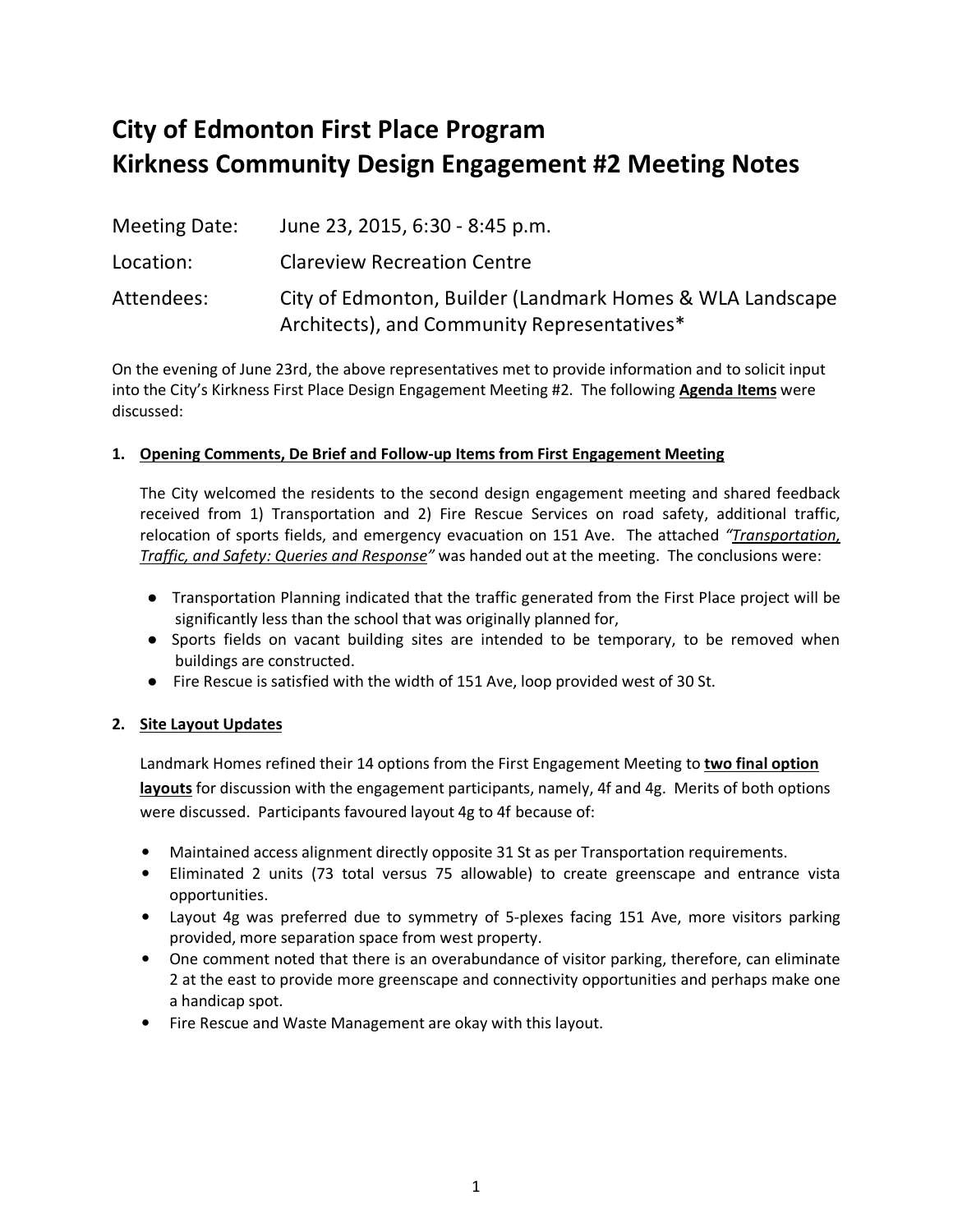#### **3. Architectural Building Elevations**

Builder Presented 3 Different Architecture/Elevation Schemes, Renderings and 3D Perspectives for discussion (attached):

- Elevation 1 Craftsman Style
- Elevation 2 Urban Prairie
- Elevation 3 Mountain Lodge Contemporary
- The Engagement Participants were leaning towards the  $3<sup>rd</sup>$  Elevation as it would blend into the surrounding community better than the others but yet still be unique due to its architecture, colors, materials, warm richness feeling, and works well with stone retaining wall.
- One suggestion was to add some stone work to the front of Elevation 3.
- WLA Landscape Architect advised that adding extra stone/stone column may look overly busy and may throw out the lodge contemporary style after the stone retaining wall is installed.
- Participants shared suggestion on overly dark color. It is mostly due to the rendering and printing accuracy. Builder will present some real photos and colour samples at Meeting #3 for better visualization.

#### **4. Landscape Design Concept:**

WLA presented a variety of selections of trees & shrubs that fits in this development based on the experience and understanding of the site. Participants suggested removing of two parking stalls on the east side to open up more green space for residents on the east side of the development. Existing trees (along the west side of First Place site) retention relocation strategy was discussed. Landscape designer will explore this opportunity with the City.

#### Some Landscaping features discussed:

- Curvilinear design.
- Concern shared about proposed landscaping along west boundary that may topple over the west property line upon maturity of the trees, however, landscaping proposed will grow more vertical than horizontal.
- Proposed fencing along property will be chain link. Preference for color is black and not just galvanized steel for the fence. There may be a requirement to have the fence at 1.8m high. Preference is to have it lowered so that it does not look like a compound. Builder will investigate at Development Permit stage.
- There is already an existing galvanized chain link fence along the apartment side (west side of this development).
- Central courtyard proposed to include raised planters for community garden, benches as a gathering place.
- Ample walkability and connectivity provided within the site.
- Gate can be provided to access the park from the east and the south property. Builder will explore this opportunity during the Development Permit stage.
- Stone elements will be utilized also (eg. for retaining) to offset any lack of stone work in the architecture.
- Landscape designer to examine if existing trees can be utilized for the development.
- Spring Snow Crabapple tree proposed will only flower and not bear fruit, as there was a concern about fruits falling on the ground, creating a mess.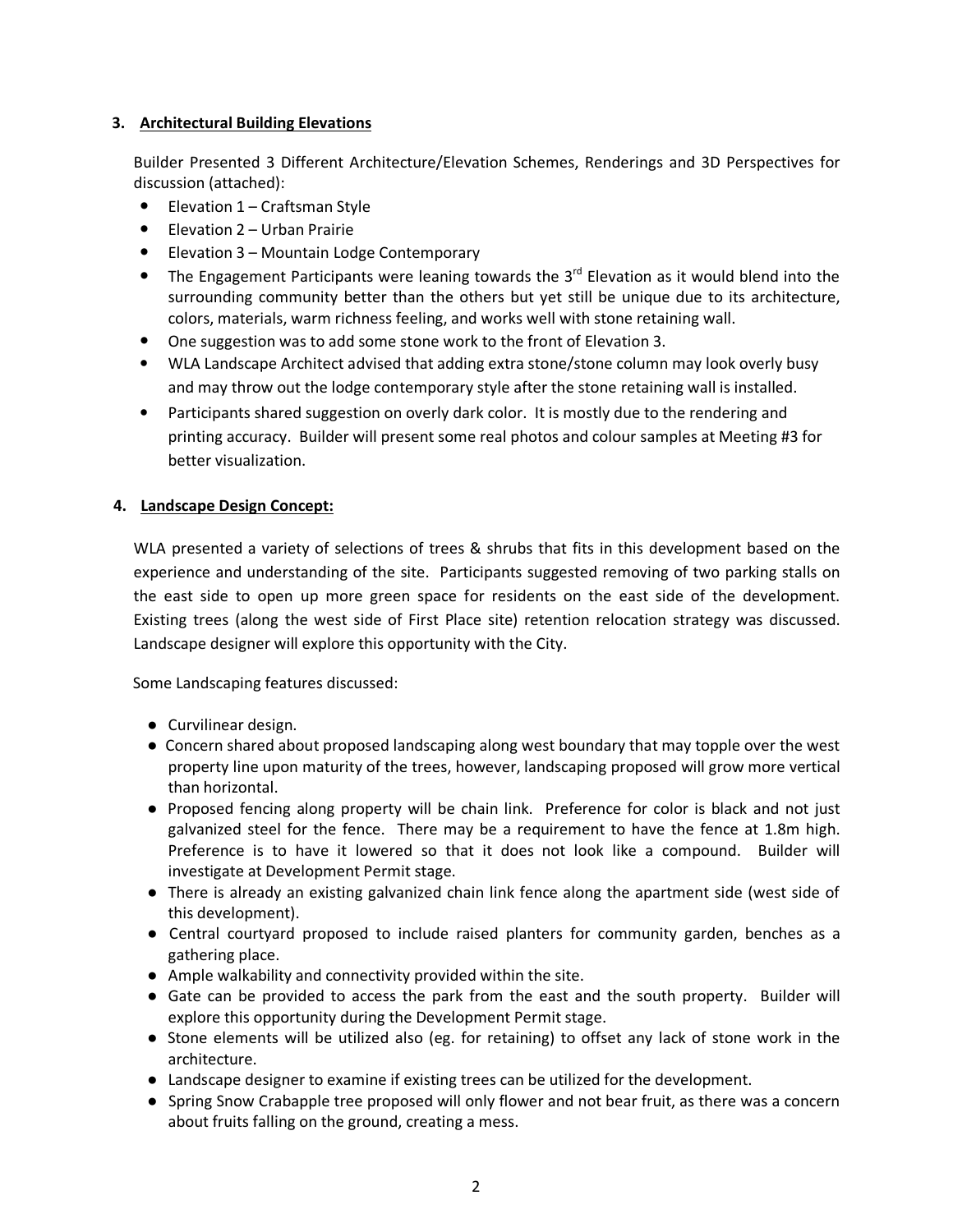#### **5. Builder Provided Geotechnical Report Overview:**

The Engineering Geotechnical report noted:

- Site is conducive for building development.
- Topsoil depth ranged from 2 feet to 3.5 feet thick.
- Area has a low water table.

Builder shared an opportunity to participants on the excess top soil, which can be made available to the Community League to enhance existing park space and/or toboggan hill. However, Parkland process needs to be followed. This opportunity will be presented with Community league for further input.

#### **6. City of Edmonton Storm Drainage Management Strategy:**

The City Drainage Dept. is in the process of investigating older neighbourhoods for flooding that may occur during major storm events. As such, the Drainage Dept. may utilize City excess lands to incorporate storm ponds for older neighbourhoods that may be prone to flooding.

For this development:

- Possible overland flood runoff location may go to the south west corner, and drain towards the park, as based on the topographic map.
- On-site storm water management will be designed as per City of Edmonton drainage standard and as per their satisfaction.
- However, we may have to design for a 1:100 year storm for this site (typical design is for a 1:5 year storm event, with anything greater to flow out onto the public streets) in order to not impact the existing infrastructure from this development.
- Engagement Participants noted that there is no recollection of flooding in the area but the storm pond to the east did rise during one major storm event.
- Layout 4g provides for an emergency overland outlet to the southwest should Drainage decide to construct a future storm pond in that area.

#### **7. Key Messages, Follow Up items:**

- 1. City of Edmonton Transportation Operations Contact.
- 2. Investigate mixing of element from Elevation 1 (front stone) into Elevation 3.
- 3. Sharing of proposed materials and colour samples for Elevation 3 at next meeting.

Agenda, notes, layouts and elevations to be posted on City website and Landmark Facebook page.

#### *Next meeting date: July 20, 2015 – at Landmark Office (301, 1103 – 95 St. SW)*

*\*Individual representative names taken out for privacy reasons.*